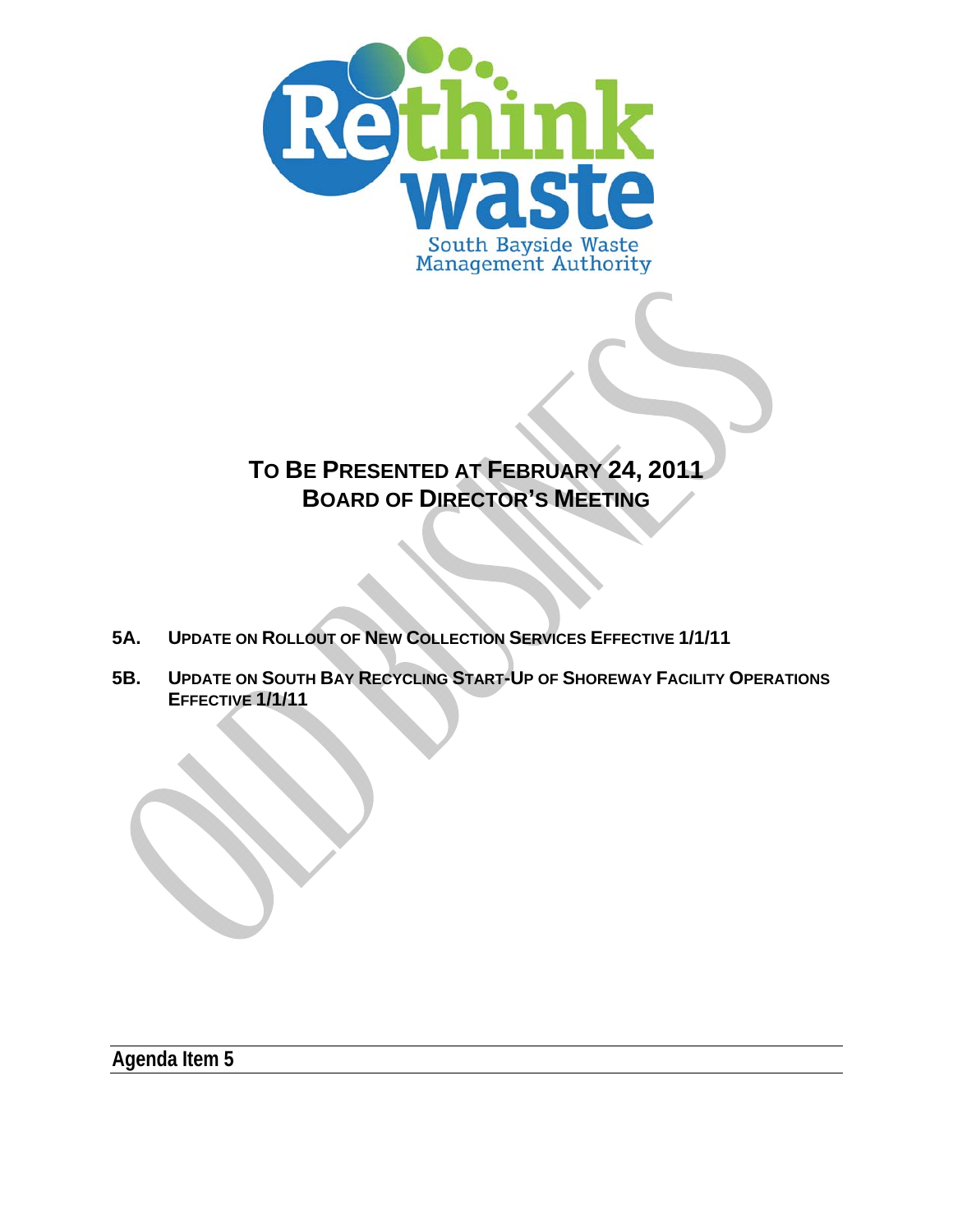

## **STAFF REPORT**

| To:      | <b>SBWMA Board Members</b>                    |
|----------|-----------------------------------------------|
| From:    | Cliff Feldman, Recycling Programs Manager     |
| Date:    | February 24, 2011 Board of Director's Meeting |
| Subject: | Update on Mandatory Commercial Recycling      |

#### **Recommendation**

This staff report is for discussion purposes only and no formal action is requested of the Board of Directors.

At the request of the Board, staff has prepared this update on state mandates related to commercial recycling and how SBWMA Member Agencies can or should comply with such mandates.

#### **Analysis**

The California Global Warming Solutions Act of 2006 (AB 32) required the California Air Resources Board (CARB) to adopt a Scoping Plan which listed over 70 action measures to achieve the targeted greenhouse gas (GHG) emissions reductions. This Scoping Plan was adopted with a mandatory commercial recycling measure specifically designed to achieve a GHG emissions reduction of 5 million metric tons of carbon dioxide Statewide. The State agency charged with developing the mandatory commercial recycling regulation is CalRecycle (formerly the California Integrated Waste Management Board).

A initial draft of CalRecycle's Mandatory Commercial Recycling Regulation was circulated in December 2009 and revised versions issued in mid 2010 and December 2010 based on feedback received from three workshops and written comments. CalRecycle staff held a one-day workshop on January 19, 2011 to field additional comments on the draft regulation. RethinkWaste staff has been engaged in this rulemaking process and submitted comments and facilitated several conversations with CalRecycle staff. Per CalRecycle, CARB is expected to consider adopting the regulation in the spring of 2011 and it will become effective statewide on January 1, 2012. The regulation will apply to businesses that generate four () or more cubic yards of solid waste weekly.

It is staff's opinion that per the new Franchise Agreement(s) with Recology and the plans to implement the RethinkWaste Commercial Recycling Communications and Outreach Plan, the Member Agencies are positioned well to comply with the new State Mandatory Commercial Recycling Regulation. The following explanation of the scope of the regulation was published by CalRecycle:

"[The Mandatory Commercial Recycling Regulation] requires each local jurisdiction, regardless of whether the jurisdiction has met its AB939 50% equivalent per capita disposal target, to implement a commercial recycling program by July 1, 2012, that provides education, outreach and monitoring of businesses subject to the Commercial Recycling Regulation. If a jurisdiction already has a commercial recycling program that targets businesses required to comply with the regulation, and if the program includes education, outreach, and monitoring elements, it would not be required to implement a new or expanded program."

This explanation mirrors staff's interpretation of the regulation. In essence, the Member Agencies will comply with this new State regulation due to the following three programmatic components now in place:

1. Through Recology's franchised commercial recycling outreach efforts.